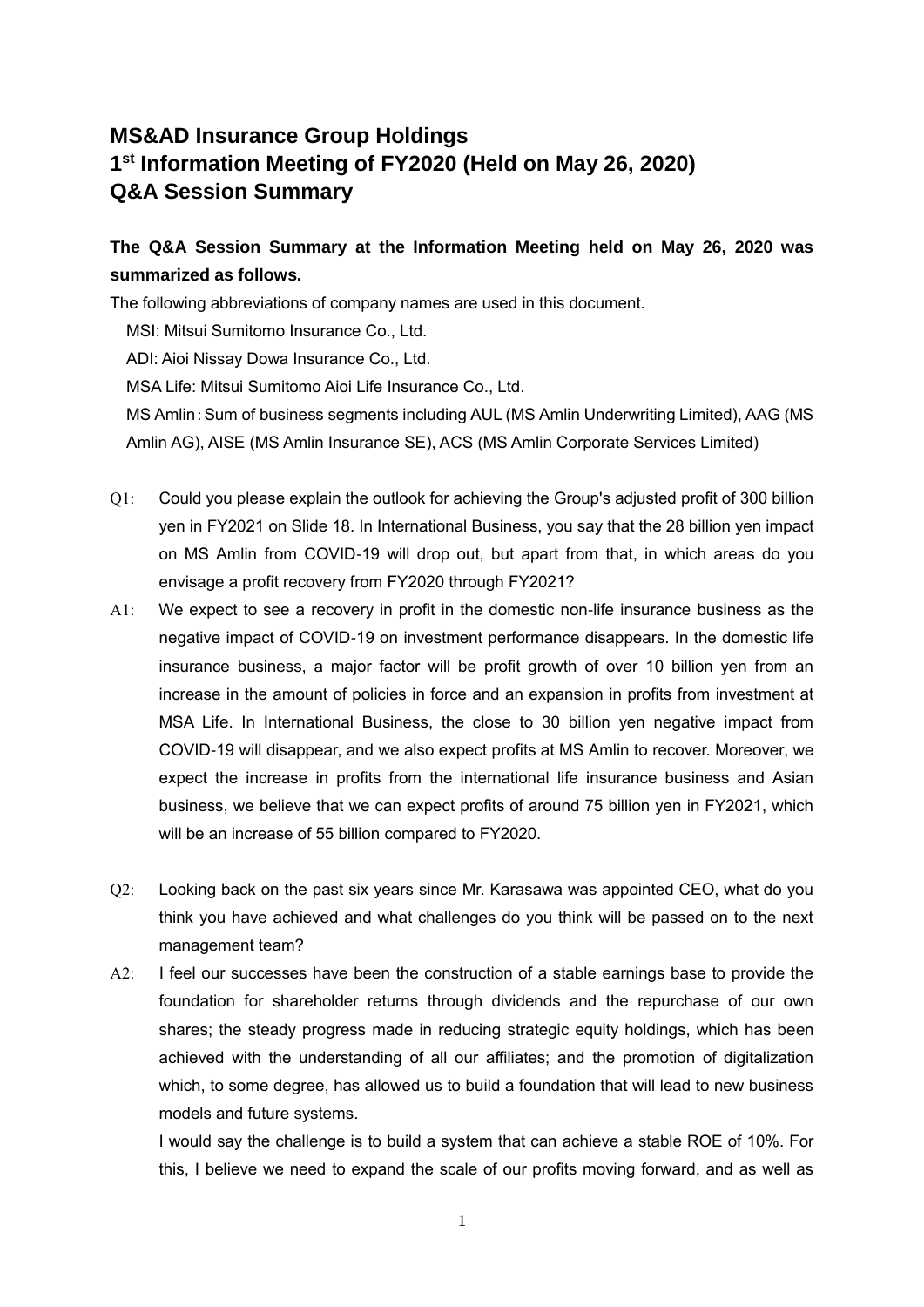repurchasing our own shares (given that currently we have a greater number of outstanding shares compared to other groups), also ensure that we have a stronger International Business with the focus on the recovery of profitability at MS Amlin.

- Q3: Please tell us about the increase in systems-related costs that will occur over the next 3–4 years and what benefits this will have.
- A3: As the diagram on the bottom left of Slide 30 shows, moving forward the cost of reforming online systems, standardizing products and administrative affairs, and developing a joint claim service system will increase, but on the other hand, we will start to see benefits from these systems from around FY2022. In FY2022, we will see benefits of around 20 billion yen versus a cost of 26.7 billion yen, with a steady increase in benefits thereafter. To explain these systems in a little more detail, from FY2019 to FY2020 we have been releasing a series of online reforms to provide mechanisms for marketing and contract management. From FY2021 onwards, we will release BRIDGE – the Group common platform for the payment of insurance claims. With these systems, we will be able to further develop teleworking and the environment to work remotely. In addition, we released the agent services support system "MS1 Brain" in FY2019. In FY2020, we plan to widely expand functions that digitally connect customers and agents. The construction of these systems will also allow us to advance paperless business. We will be able to reduce printing and delivery costs by abolishing the need for application forms, digitalizing insurance certificates, and replacing postal matter sent from Group companies to customers with e-mails. This will also lead to a reduction in the office space and allow us to save on office-related expenses, which are close to 50 billion yen across the entire Group. Changes in work styles created by the new systems will lead to reviews of organizational arrangements and staffing requirements.

Furthermore, we are planning additional cost-saving measures in Stage 2, with benefits of 30 billion yen from improvements in operational efficiencies, as described on the right of Slide 21. We recognize that expense ratio is a major challenge for management, so we are monitoring how investment in systems, etc. is linked to the top line and how it ties up with cost savings. And we are also working to further reduce operational expenses in other areas except systems costs.

- Q4: Do you have an idea to consolidate domestic insurance subsidiaries, given the current impact of COVID-19?
- A4: As I have mentioned on previous occasions, as a Group we are developing a framework that will allow us to integrate MSI and ADI at any time. On the one hand, as the Group's combined ratio to date and the growth of domestic earnings have shown, we believe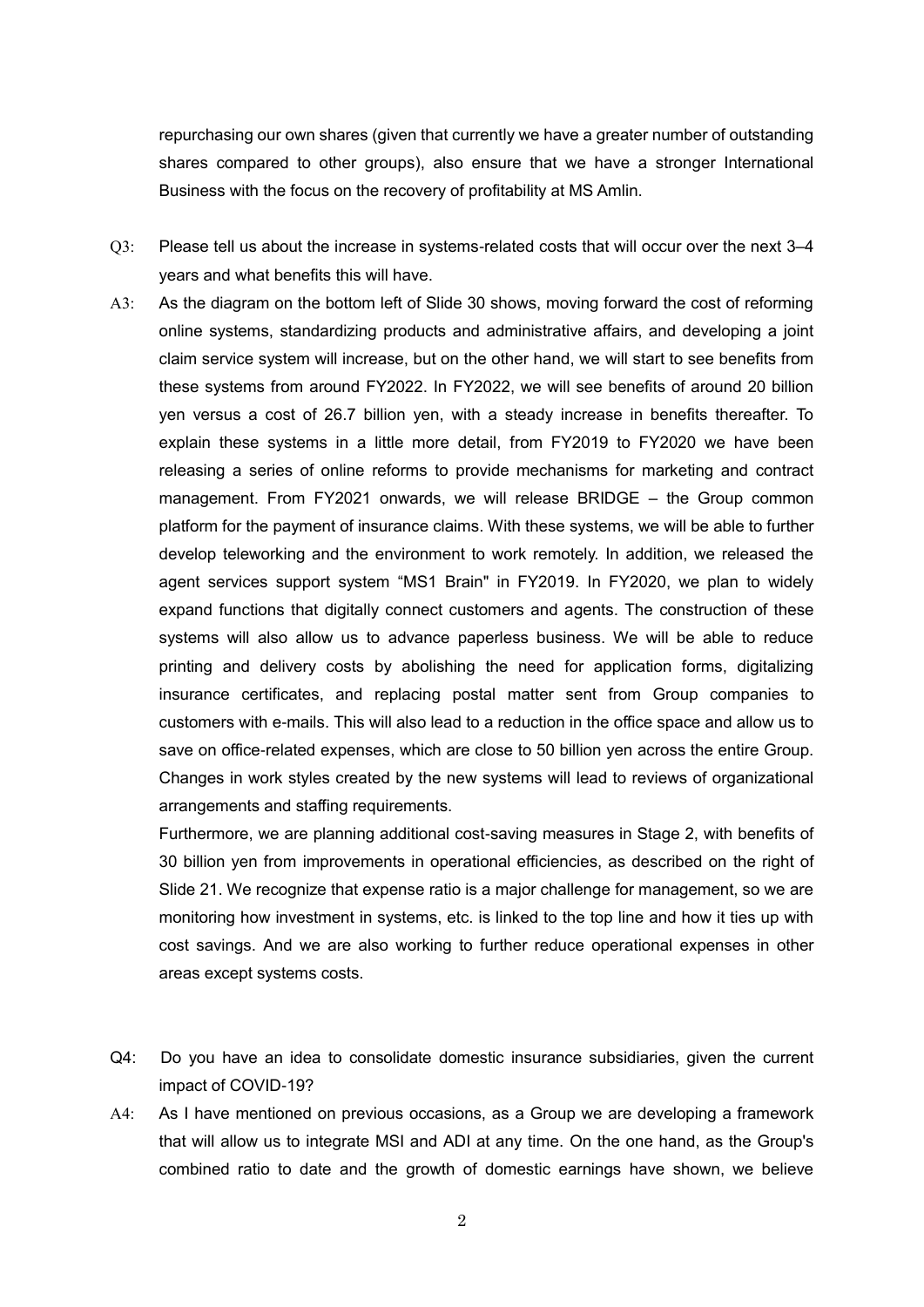reorganization by function is effective to allow the achievement of both growth and efficiency at the same time, provided that the market situation allows us to maintain a healthy combined ratio. However, consolidation may prove a powerful option if we end up living with COVID-19for a prolonged period of time and the profit structure of domestic non-life insurance companies changes so that a mass-scale reduction in expenses becomes a major management issue. Consequently, we recognize the need to prepare a framework that will allow the Group to consolidate at any time.

- Q5: With the Group's Adjusted Profit for FY2020 at 180 billion yen, total shareholder returns of 108 billion yen will be lower than in FY2019, even if you use the maximum of 60% for the total return ratio. Are you particular about increasing the amount of total returns? Also, although you expect to keep the dividend intact for FY2020, please let us know if there is any room for increasing the dividend.
- A5: With regard to shareholder returns, the Group recognizes that basically there are too many outstanding shares. Therefore, if possible, we hope to proceed with the repurchase of our own shares in a proactive, flexible manner, while we also keep an eye on stock prices and our financial soundness.

As we are unable to assess the impact of COVID-19 at this point in time, we have left the dividend for FY2020 unchanged. We need to look at the interim results and assess the situation in the fall of 2020, but we could say we do not rule out the possibility of increasing the dividend.

Overall, we will also take into account the problem of job retention and the financial influence that we retain, and we will look at how we fulfill our roles and responsibilities to society with regard to these issues. With regard to returns for FY2020, we have some leeway in the repurchase of our own shares, and there is also the possibility of using a return ratio over 60%. We would like to proceed with discussions on the basis of a fair balance for all stakeholders. These return policies were discussed by a meeting of the Board of Directors, taking into account the opinions of outside directors.

- Q6: With regard to the reduction of strategic equity holdings, targets have been achieved for the proportion of total risk and the proportion of consolidated total assets accounted for by these holdings. Could you tell us about your next targets? Please also tell us about the factors that would cause an expected significant increase in gains from the sale of strategic equity holdings in FY2021.
- A6: We will continue to maintain the targets for the proportion of risk and consolidated total assets accounted for by strategic equity holdings. At present we are meeting the targets, but if share prices rise, we will not be able to meet them. Strategic equity risk is the main risk for the Group, and we believe we will need to continue to sell around 100 billion yen's